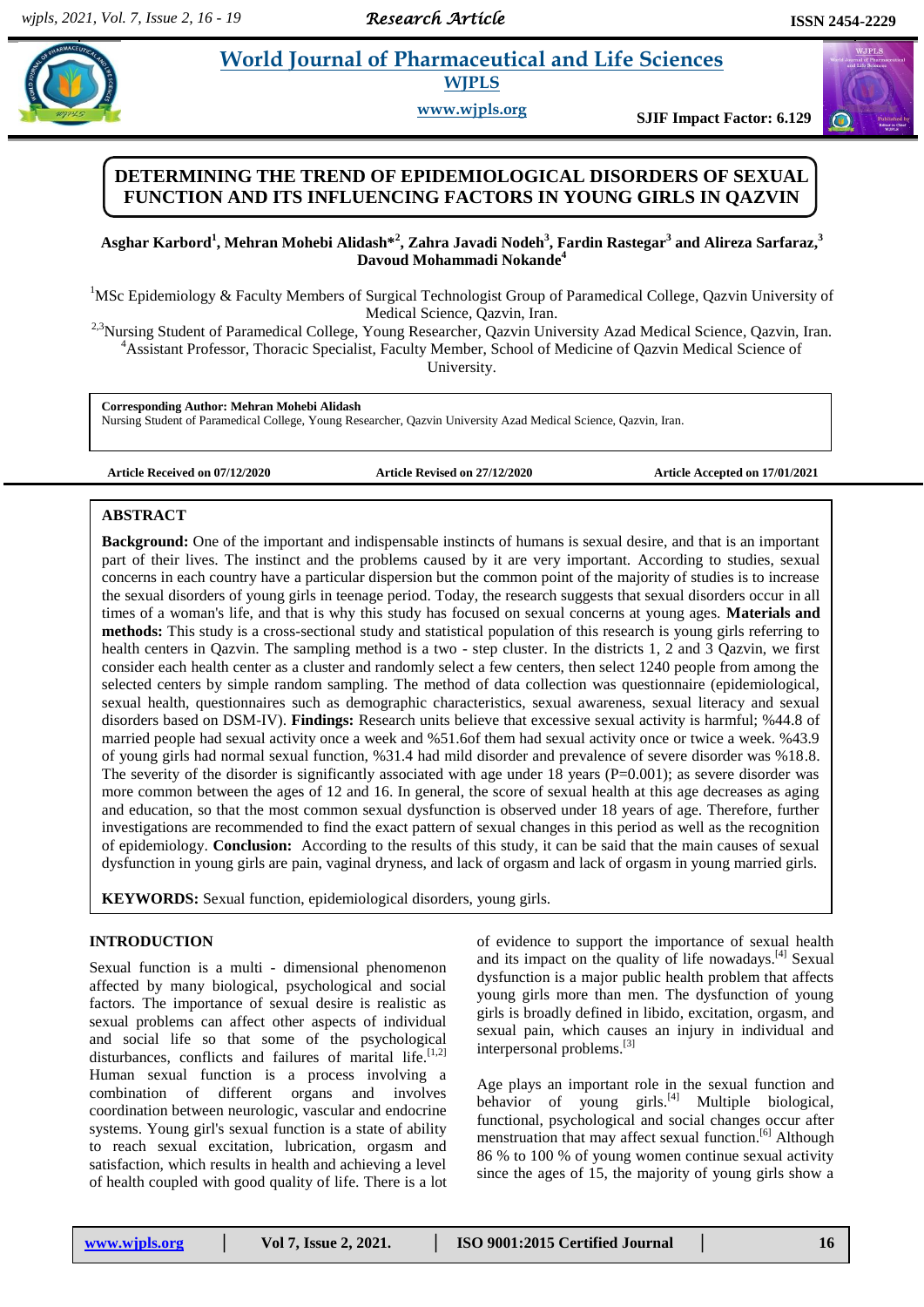reduction in sexual exposure and sexual desire, especially during intense pain during sexual activity. The problems of sex performance in young girls are reported frequently. $[4]$  The prevalence of sexual craving after pregnancy was reported 57 % to 75 %. Opinions on the variables that are definitely associated with sexual dysfunction are controversial. Some reports suggest that the incidence of sex increases with increasing the age of the mother, while other researchers have not found such a connection. The results in the case of parity, the initiation age of sexual activity and physical mass index are still ambiguous. [6]

Therefore, with regard to differing opinions and suspicions about the sexual function of young girls and its disorder and on the other hand, the importance of this issue is on the level of health and quality of young girl's lives, more researches is needed. Since sexual function is highly influenced by cultural, religious, social and educational factors,<sup>[3]</sup> different studies in cultures and societies have to be conducted regarding their cultural and social and religious conditions. Therefore, the present study attempts to take into account the ambiguities involved in sexual function and also with respect to the above subject aimed at determining the trend of epidemiological disorders of sexual function and its influencing factors.

### **MATERIALS AND METHODS**

The descriptive - analytic study conducted in 2020 and over the 1240 of female sexual health care facilities to the midwifery units of Qazvin health centers. The number of samples was determined based on the statistical test and sampling of individuals with cluster method and from each cluster was done with simple random sampling. The inclusion criteria for the study include young girls aged between 12 and 26, who are not classified as high - risk women according to midwifery definitions and exclusion criteria include young girls who have difficulty by any reason and dissatisfaction with the continuation of the questionnaire. After acquiring informed consent and observance of the ethical principles of the research, young girls participating in the study of age were first studied at three categories and then impact factors were studied. Individual and midwifery characteristics of young girls were recorded through questionnaire completion by them in the questionnaire. The sexual function of young girls was investigated using a standard questionnaire of the Young Girls sexual function Index (FSFI). The questionnaire has a high reliability and content structure; its reliability is reported with  $r = 0.79 - 0.86$  and Cronbach's alpha agreement coefficient =  $0.82$ .<sup>[6]</sup> Since the questionnaire was in the main language, it was returned to Persia and used, but to examine the questionnaire's reliability in a guide study, the questionnaire was first completed for 15 qualified women which is based on the results the 0.85's alpha coefficient was approved for the reliability of the questionnaire. The young girl's sexual function

questionnaire includes questions in six areas of sexual desire (2 questions), sexual excitation (4 questions), lubrication (4 questions), orgasm (3questions), satisfaction (3questions) and pain (3 questions). The minimum score for the sum of scores from response to questions is 2 pts. And its maximum score is 36 pts. The following criteria were considered for sexual dysfunction: severe dysfunction  $\leq$  10, moderate dysfunction: severe dysfunction dysfunction 11-17, mild disorder 18-23, and no disorder  $\geq$ 23. The score was also considered less than 65 % of the total score for each area as a function disturbance in that field.[7] Completed questionnaires were collected and after removal of the incomplete questionnaires by statistical software, SPSS version 22, they were analyzed using descriptive (mean, affluence, variance) and analysis (Chi Squared, t test and linear regression) statistics tests, at a significant level of  $P < 0.05$ .

# **FINDINGS**

The average age of young girls participating in the study was  $18.42 \pm 5.43$  and the average age of their sexual activity was  $14.51 \pm 11.28$ . In terms of education, about 7.45 % were students before their diploma and in terms of the profession about 80 % were students. 60.1 % of the young girls participating in the study said they had not experienced an orgasm at their first sexual activity. Although 44.8 % said that they experienced excitation and orgasm in several sexual activities; all young girls participating in the study expressed a tendency to sexual activity after their first sexual experience. Also 51.6 % said they had been engaged in sexual activity twice a week. 52.9 % of young girls were in normal sexual function, and 28.4 % had mild sexual dysfunction. The prevalence of severe sexual dysfunction was 26.8 % (Table 1). Overall, sexual dysfunction was studied in more than half (57.8 %) of young girls.

The frequency of sexual dysfunction in different age groups was significantly different ( $p = 0/001$ ); in a way that severe dysfunction was more common in the ages of 22 to 26. The trend of changes of sexual dysfunction is shown in Figure 1. The pain and dryness of the vagina are one of the most common sexual disorders. In examining the relationship between various factors with sexual dysfunction, age, profession, education, menstrual condition (in terms of Dysmenorrhea and menstrual regular order), the method of contraception and tendency of person to partners was significantly related to sexual dysfunction, as well as the multiplicity of sexual activity, sexual literacy, weight and use of the Internet. Also, marital status is significantly related to sexual dysfunction ( $p = 0.005$ ,  $p = 0.001$ ).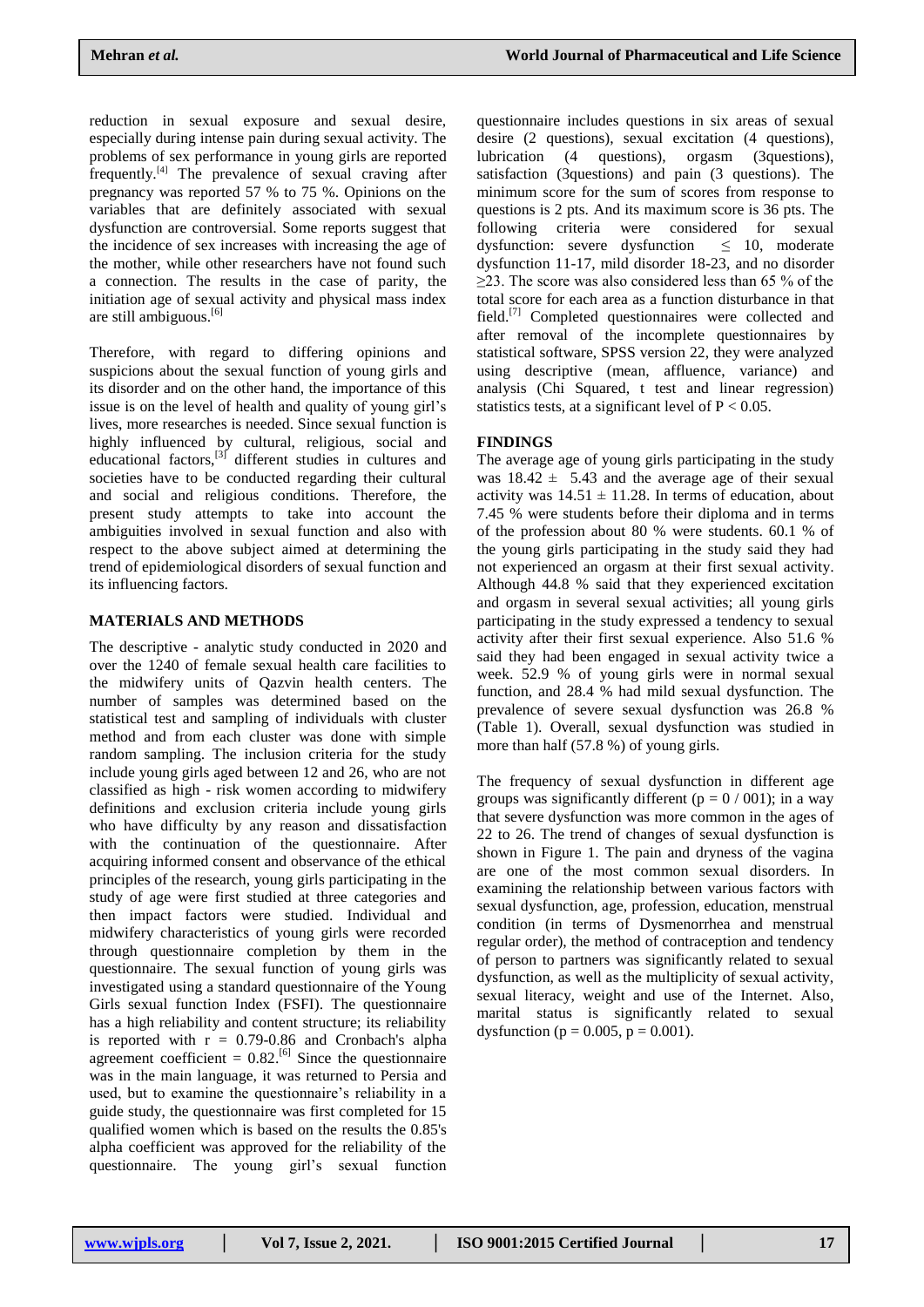| <b>Three months</b><br>Pregnancy<br><b>Sexual</b><br><b>Function</b> | 12-16 YO<br>Ct.(Pct.) | $16-22 \text{ YO}$<br>Ct.(Pct.) | $22 - 26$ YO<br>Ct.(Pct.) | <b>Total</b><br>Ct.(Pct.) |
|----------------------------------------------------------------------|-----------------------|---------------------------------|---------------------------|---------------------------|
| <b>Severe</b>                                                        | 7(13.5)               | 116(9.9)                        | 372(30)                   | 223(18.8)                 |
| <b>Moderate</b>                                                      | 6(11.5)               | 37(3.7)                         | 49(4.4)                   | 74(5.8)                   |
| <b>Mild</b>                                                          | 10(19.2)              | 483(39.5)                       | 384(31.1)                 | 384(31.4)                 |
| <b>Natural</b>                                                       | 29(55.8)              | 570(46.9)                       | 421(34.4)                 | 533(43.9)                 |

**Table 1: The prevalence of sexual dysfunction in young girls in different age groups.**



### **DISCUSSION**

Sexual dysfunction is one of the most common and serious problems in young girls who have an important influence on marital relations, interpersonal relationships, and the quality of woman and family life. Pregnancy and the effects that this physiological issue has on a woman's body and the changes that occur with pregnancy in the body can provide conditions for disrupting women's sexual cycle and consequently on sexual functional.

Although most of the participants in this study (%45.7) had literacy rates (students), In this study, a relationship was found between education level and sexual dysfunction during pregnancy, Lucian was found in his study.<sup>[10]</sup> Also in two separate studies, Abdo and Luhmann explain that low levels of education were directly related to sexual dysfunction in young nonpregnant girls in North America and in a group of young Brazilian non-pregnant girls.<sup>[15,16]</sup> This relationship can be explained by the fact that this group of people has more stressful life, emotionally and physically and also these people have a lower level of health.<sup>[16]</sup>

In this study, although 44.8% of study participants stated that they did not experience orgasm during their first sexual activity; however, all young girls participating in the study continued their sexual activity, and 51.6% of them stated that they had sexual activity once or twice a week, in a study conducted by Mahdieh Shoja et al. In Iran, reported that the frequency of sexual intercourse has decreased during pregnancy.<sup>[17]</sup>

Considering that sexual dysfunction can vary according to ethnicity and physical and mental health,[11] in this study more than half of the young girls studied have some degrees of sexual dysfunction (%57.8) much higher than the prevalence of sexual dysfunction (%31.5). This difference can be attributed to the level of knowledge of the new generation of young and adolescent relations,<sup>[5,9]</sup> Other studies in this field are consistent with these findings; these include a study by Lucian MV et al. that estimated the prevalence of sexual dysfunction in Brazil at  $61\%$ .<sup>[10]</sup> and in other studies conducted in different countries by Fook Chan Yin, Riding, and Different Styles. A high percentage of sexual dysfunction has also been reported.<sup>[12,13,14]</sup>

In Masters and Johnson's study, the pattern of sexual response during sexual activity was explained so that the FSFI score reduced slightly at the age of 16, the pattern of sexual function varied between the ages of 16 and 22, and severe reduction after the age of  $22$ <sup>[18]</sup>. And in this study, a significant relationship was seen between age and sexual dysfunction, so that the prevalence of sexual dysfunction over the age of 22 (who were mostly married) was much higher than the prevalence of younger people. These findings are also stated by Lucian; he argued that sexual function in age groups decreases linearly from early age,<sup>[10]</sup> other studies have also supported this finding.  $[21, 22, 23]$ 

In studies that have examined sexual function in adolescence, it has also been found that sexual problems are greater early in onset of activity.  $[7,19,20]$  and then decrease. The studies cited reason for this finding may be